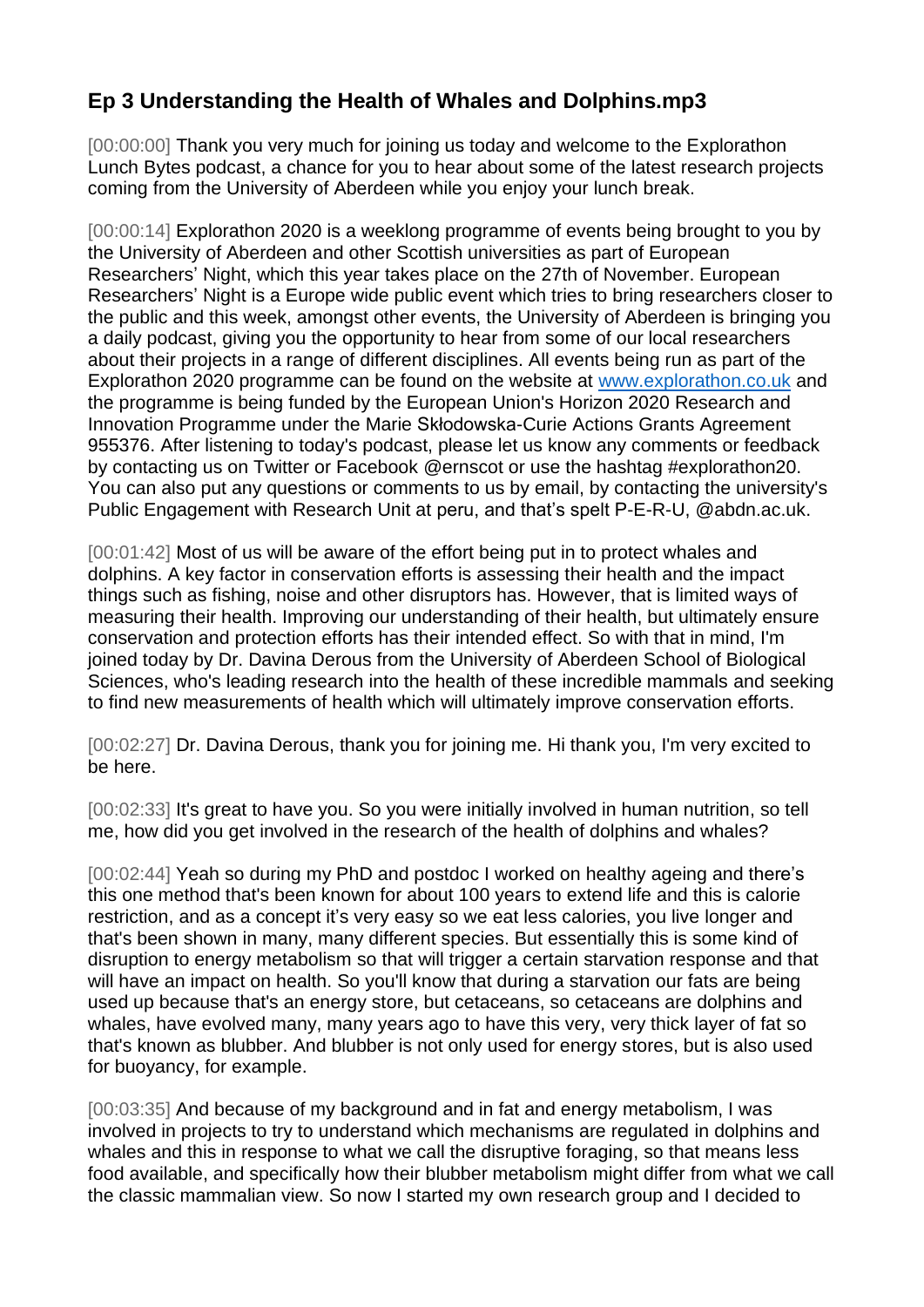use my expertise in energy metabolism as a backbone to unravel the way the cells of cetacean's function and how this may have changed through evolution and what the impact might be for their conservation.

[00:04:17] And so how have dolphins and whales evolved?

[00:04:21] Yeah so they're a really interesting species, so they underwent what we call a second adaptation to life in water so 50 million years ago. So at some point, these mammals basically were on land and decided - so making quotation marks in the air with my hands - so decided to go back into the sea and as you can imagine, this brought with it many, many evolutionary changes. And these changes were to their anatomy, physiology and metabolism and it's that change in metabolism I'm most interested in. And one of the key changes they have, as I mentioned before, is that thickening of their fat layer of blubber and this is to keep them warm, but also for buoyancy and for energy reserve.

[00:05:03] So if you look at the amount of fat they have, you could classify them as obese to human standards, at least. So, but they do not have the same negative effects of obesity that we would see in humans, but also in dogs and cows so basically other domesticated land mammals. And in addition as well, they do not develop diabetes in the same way as us humans do. So a part of my research in collaboration with Dr. [Marius](https://www.abdn.ac.uk/sbs/people/profiles/marius.wenzel)  [Wenzel,](https://www.abdn.ac.uk/sbs/people/profiles/marius.wenzel) also at the University of Aberdeen, is comparing key bits of DNA between different species and then see how they have evolved and this can tell us a great many things about how we would expect a certain mechanism to work. And we found some really cool changes in those mechanisms that showed that cetaceans were able to adapt to a glucose poor diet, so that makes sense because they mostly eat fish, but also overcome negative effects caused by hypoxia during diving. Now hypoxia is a low state of oxygen so during diving there would be a low amount of oxygen available and that can cause damage to cells. So, mechanisms related to that were changed. Another thing we found, as well is that they modified the way they signal their fat stores. So because they have so much fat, they have changed the way they signal that compared to land mammals. And this is really, really important that we understand from a metabolism point of view how these animals may potentially react to different challenges in the ocean.

[00:06:35] And what are the challenges that are facing whale and dolphin populations?

[00:06:41] So I think the main one people are so focused on is plastic and yes plastic can cause all kinds of issues so from causing starvation to entanglement to suffocation and so on. But a big one as well is vessel noise and mass stranding, so that's when a large group strand on the coast, so mass stranding's that have occurred when naval activities are happening. But another one is tourism or even fishing. So bycatch that's, for example, when dolphins are entangled in fish nets, for example, by tuna fishing. So bycatch is also a big issue with smaller cetaceans. But also tourism can cause issues so, you know those tourist boats where people are on the boat and they're chasing the animals to take pictures and so on. So that can also cause stress or they can even move from a critical feeding ground.

[00:07:33] Another one to bring up as well is a change in climate and to give an example, so researchers have analysed data of the last 35 years of abundance and survival rate of fin whales in the subarctics, and they showed a negative trend in the population and also a decrease in observed calves being born so that's basically the calves that you physically see. So one of the likely drivers they mentioned for this is a change in environmental conditions. So, for example, the change in climate is affecting the amount of prey that's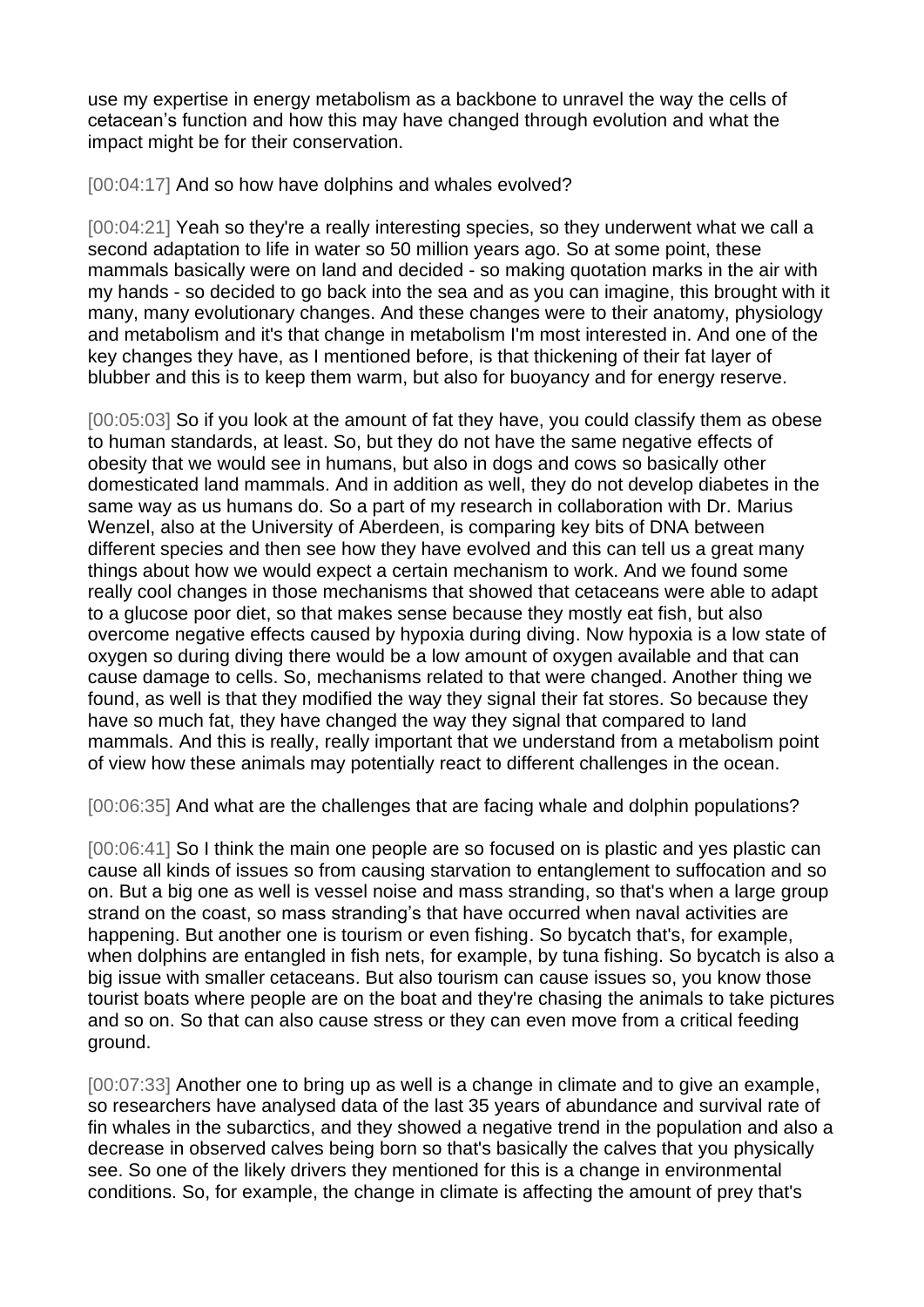available so that's a big one as well. And last one I will bring up is pollutants. So pollutants are interesting because most of these damaging chemicals were banned in the 1970s, yet they still show up in cetaceans these days and it can have massive impacts on their reproduction, survival and health. So all these different challenges are what we call stressors and what we face right now is we face a knowledge gap of how their metabolism is regulated and how these stressors are affecting this.

[00:08:42] So, for example, the vessel noise can cause the cetaceans to move away from a critical feeding ground, and that means they will have less food available to eat and they'll have to rely on their fat stores more. But it also means that they can invest less energy into production. So from an energy point of view, reproduction is one of those mechanisms that is very, very, very costly so if there's less energy available, that will have an impact on the amount of baby whales or dolphins being born. So we really need to understand how these stressors impact their health and just to understand the metabolic constraint, as we call it, that wild cetaceans might face. So monitoring their health is vital and this is so we can put policies in place to conserve these species.

[00:09:29] So what is currently done to assess the health of cetaceans?

[00:09:34] So in the wild health is currently assessed by measuring blubber thickness, so basically that's the amount of fat reserves they have so it's built on the same principle as in humans and other mammals. So, again, fat is this energy store so when an animal is starved, more of that storage will be used and this blubber thickness will be less. So I collaborate with the Scottish Marine Animal Stranding Scheme and they are based in Inverness and they measure blubber thickness as a part of a post-mortem examination of stranded cetaceans and these cetaceans die on the Scottish coastline. So they have data from the 1990s until now in several different species and we analysed all of that data and that showed that blubber thickness was actually very poorly linked to the end health analysis that stranding people do by the post-mortem examination. So we also recently wrote a review that focuses on blubber thickness and other researchers also found the same thing in wild animals, that blubber thickness was poorly linked to health. So this makes sense because blubber is a very complex tissue and as I mentioned before, it has evolved to serve several functions in addition to energy stores. So, again, for example, the buoyancy, but also the insulation to keep them warm, so to be able to maintain these processes of insulation and so on they need to maintain a certain level of fat for this.

[00:11:03] So you've mentioned that blubber potentially isn't the correct measure of health in these mammals, so what could be the alternative measures?

[00:11:11] Yeah so this is a very this is very complex as we are working with wild animals and often they can be hard to sample, but also that they are quite often don't appear to the surface. So the easiest tissue to sample is blubber because this can be sampled with what we call a dart biopsy and this can be taken from a distance on a boat as well. So with smaller cetaceans you're able to temporally constrain them and take blood, but this can be stressful. So really the best way forward in these animals is taking that blubber. So what can we use as an alternative measure to blubber thickness? Well I think we need to find novel health markers and I think we need to take a step back here and really focus on how these amazing animals work. So we have a vague idea of how their metabolism works and they do use up their fat stores, but we have a very little understanding of how blubber metabolism works and this will likely be different in a harbour porpoise, which is quite small compared to, for example, a blue whale. So, and this is where my work with people of the stranding scheme is so vital. So by looking at these stranded animals we can gather a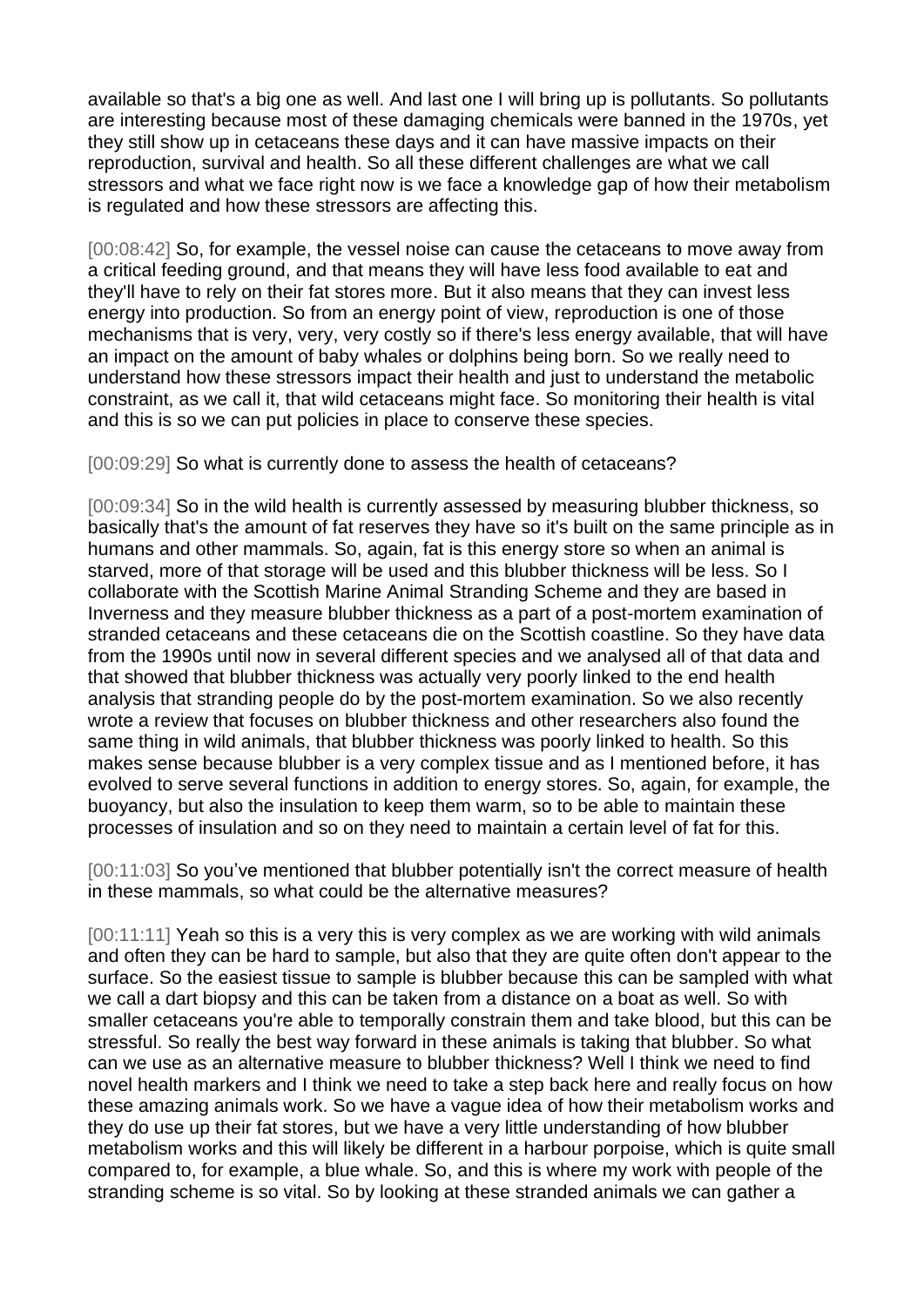more detailed insight into their health as they are exposed to foraging challenges. So one of these could be, for example, an acute trauma where they died instantly by bycatch, but also infectious diseases so animals are starved, but also, for example, the mass stranding's. And also the great advantage is that in these stranded animals you can actually gather key organs involved in regulating stress and metabolism. So to give a few examples, this is the adrenal gland, muscle, fat and liver. So this is something that we can't do in free ranging animals. So we can create this whole and to create an integrative body physiology approach that will contribute to the knowledge we have of how energy stores is linked to health and this can all be done in the same animal. And then we can look at how all of this ties in with blubber and how this will translate with blubber in wild animals.

[00:13:19] So one of your current research interests is the impact on stressors on whales and dolphin's health. Can you tell me more about your work in that area?

[00:13:29] Yes so one of the projects I mentioned is working together with the stranding scheme in Scotland but sadly, due to covid, I haven't been able to analyse any of this data yet, but I will be soon so that's quite exciting. Another project I was a part of was analysing metabolomics data, so metabolomics are these really small molecules in the body as an end result of our metabolism so it gives us a snapshot of what's going on in the body. So I analysed metabolomics data from blood samples in wild bottlenose dolphins in Charleston, and this is South Carolina, and these animals underwent a health assessment to see how healthy they are and I linked their metabolic profile to their health state.

[00:14:11] And from any of your recent research projects, have you got any emerging findings from your work?

[00:14:18] Yeah so from the metabolomics profile I mentioned, so we found that the dolphins that showed signs of a disease or an illness actually had higher stress levels and the metabolic profile also showed that they might break down their muscles. So that means if these sick animals would be exposed to another stressor, such as a vessel noise, they might be able to less cope with this. So stress by these vessel noise would lead for them to be to trigger their fight and flight reaction, and that needs tremendous amount of energy so if they already are breaking down their muscles then it might be that compared to a healthy animal they might need, they might not be able to recover from this.

[00:15:04] And so what could your work mean for conservation? What could be put in place to support these mammals better?

[00:15:12] Yeah so we really have the urgent need to understand the impact of multiple stressors so these are the vessel noise, pollution, climate change and so on. So we need to understand the impact of multiple stressors on the health, how we can monitor their health so, for example, by finding novel markers and if we need to put policies in place to conserve these species. So, some species do not recover after protective policies have been implemented and I'll give you an example from the states so for the last three decades, America has put in implementations, so together with International Fishing Agency, that has reduced dolphin bycatch during fishing, tuna fishing. So they have reduced bycatch massively yet the population growth of dolphins does not seem to recover quite clearly. So it seems that we're not getting a clear picture of everything that's affecting their health and reproduction and what I'm trying to do is I'm trying to close that gap between how these stressors can affect stress, health and metabolism and also reproduction and many other mechanisms. So once we've got a really good grasp of this